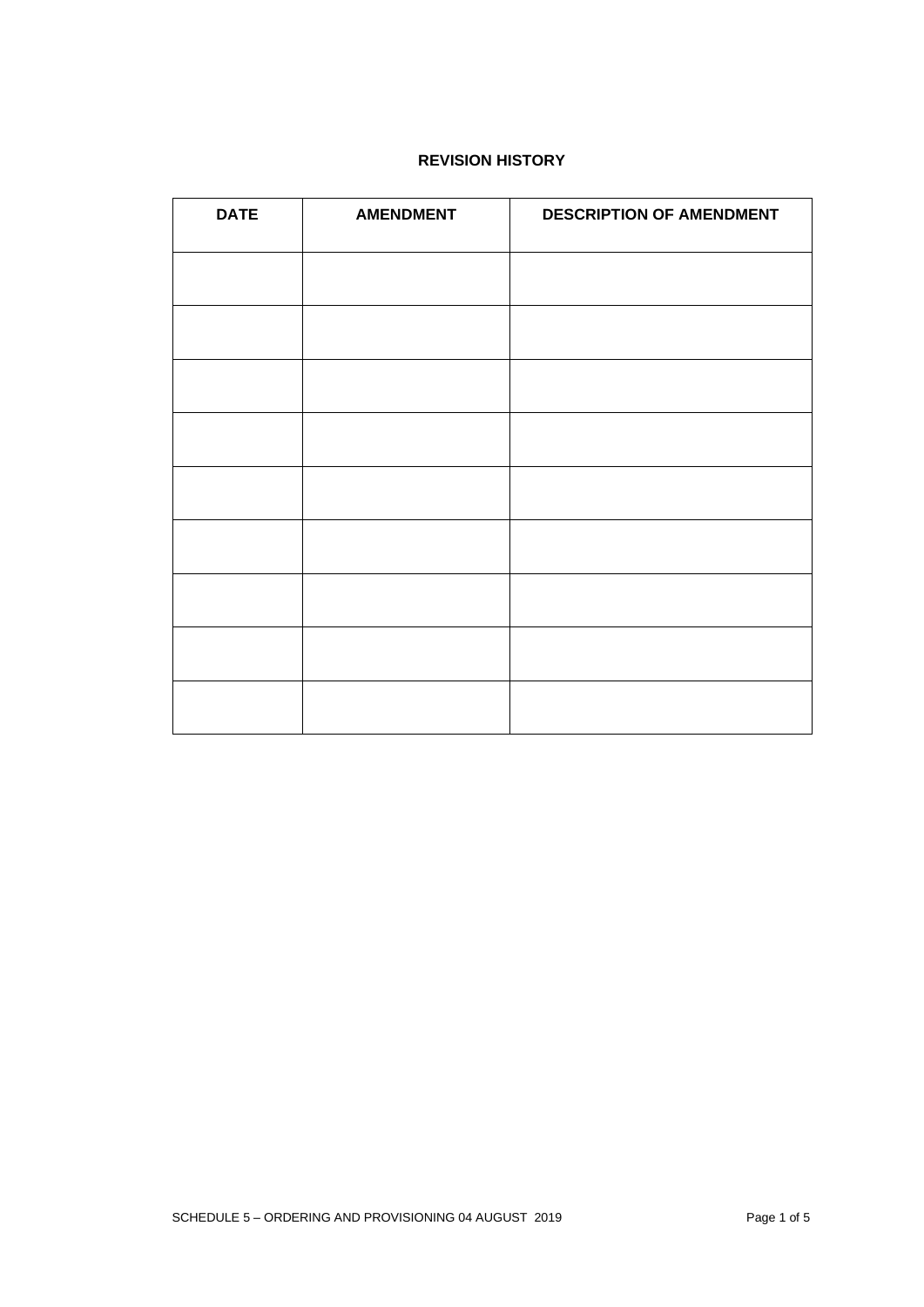## **SCHEDULE 5 – ORDERING AND PROVISIONING**

#### **PROVISIONING TERMS GENERALLY**

This Schedule sets out general terms for ordering and provisioning of Services where an Order is required under the Joint Working Manual or a Service Description. Ordering and provisioning terms in a Service Description may override, vary or supplement the terms in this Schedule. If there are no such terms or if there is any doubt as to whether an order is required then this Schedule will apply.

#### **1 ORDERS**

- 1.1 The Licensed Operator must submit all Orders to the contact nominated by Batelco. An Order is received on the date on which it is received by the nominated contact. The Licensed Operator must nominate a preferred service implementation date in the Order.
- 1.2 The Licensed Operator may request to vary an Order. A request to vary an Order must be in writing.

## **2. INFORMATION**

2.1 Batelco shall provide confirmation of receipt of an Order or a request to vary an Order within 2 Working Days of receipt. Batelco may request up to five (5) Working Days from receipt of an Order further reasonable information or clarification about an Order or make a request that the Order be varied. The Licensed Operator shall provide any further information or clarification within 5 Working Days of receipt of the request from Batelco.

#### **3. ACCEPTANCE AND REJECTION**

3.1 Batelco will reply to an Order advising that the Order is accepted or rejected between 5-10 Working Days of receiving an Order or, where further information or clarification about an Order or request to vary an Order is made pursuant to paragraph 2, within 5 Working Days of receipt of that further information, clarification or variation to an order from the Licensed Operator. Batelco's acceptance of an Order will include a date (**Estimated Implementation Date**) for scheduled fulfillment of the Order together with an estimate of implementation costs, if any. If Batelco rejects an Order, the Licensed Operator will be notified of the reason for rejection, which reason must be reasonable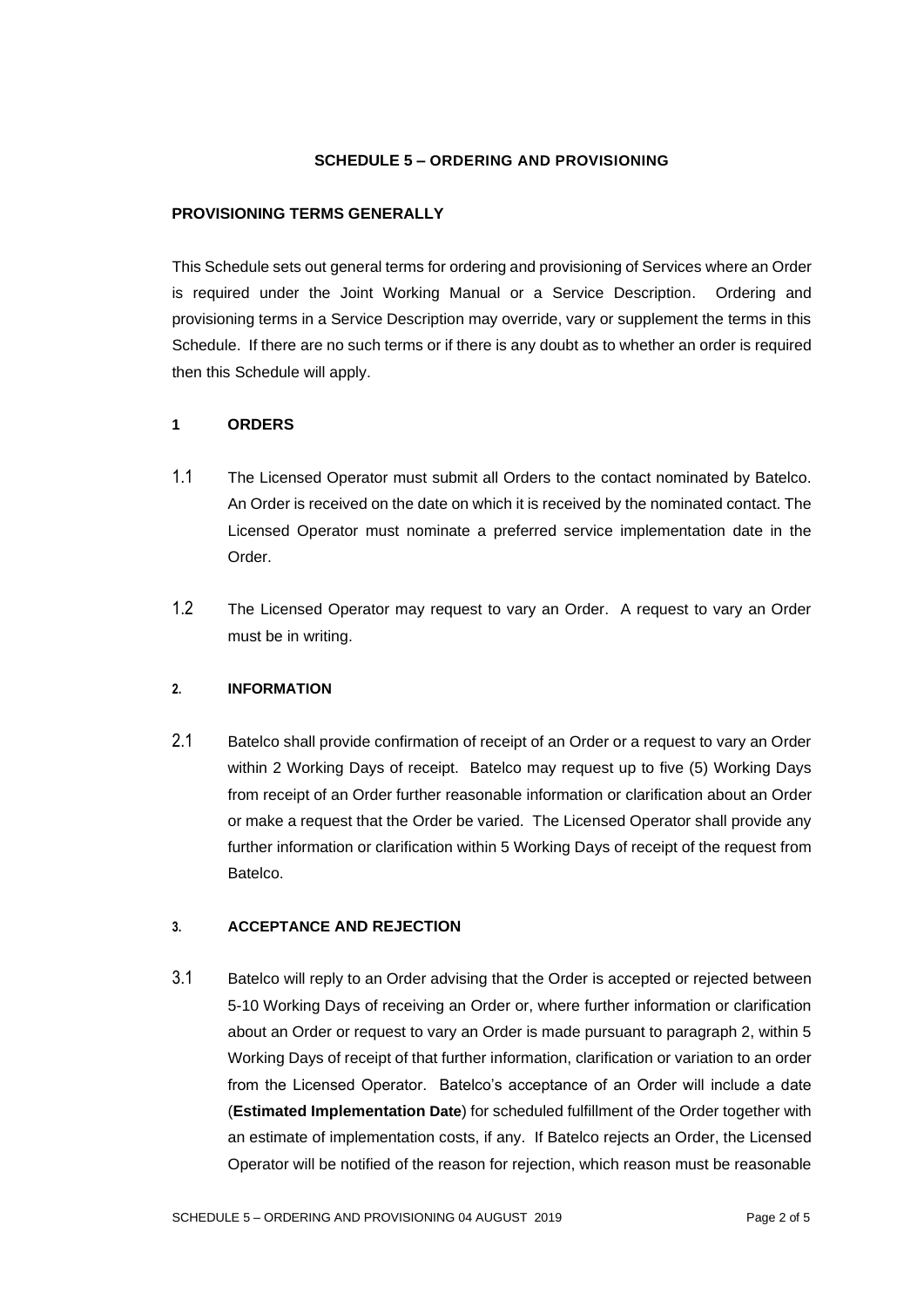and objectively justified If an Order has been validly rejected by Batelco and the Licensed Operator would still like the Service, a new Order must be submitted which reasonably addresses the reason for rejection.

- 3.2 Batelco will reply to a request to vary an Order advising that the request is accepted or rejected between 5-10 Working Days of receiving a request to vary an Order. A request for variation can only be rejected on reasonable grounds notified to the Licensed Operator in writing. If a request is accepted, the original Estimated Implementation Date will not apply to the Order after it has been varied. When accepting a request to vary an Order, Batelco will provide a new Estimated Implementation Date. If Batelco rejects a request to vary an Order, the Licensed Operator may elect to withdraw or retain the existing Order.
- 3.3 Batelco will use reasonable endeavors to accept all Orders. Batelco may reject an Order or a variation to an Order only if:
	- (a) and to the extent that the Order exceeds the relevant Forecast;
	- (b) the Licensed Operator has not obtained relevant necessary consents or authorizations from a third party;
	- (c) the Licensed Operator has not obtained any necessary agreement from Batelco on a matter related to the Order other than as a result of Batelco unreasonably withholding that agreement;
	- (d) the Order is not capable of being fulfilled on the basis of Batelco's then available infrastructure or capacity;
	- (e) the Order duplicates an Order already made and not yet fulfilled;
	- (f) the Order is not consistent with this Schedule in a material respect;
	- (g) Charges, including any basis of charging, relating to the Order have not been agreed between Batelco and the Licensed Operator other than as a result of Batelco unreasonably withholding that agreement; or
	- (h) in Batelco's reasonable opinion there are reasonable grounds to believe that the Licensed Operator: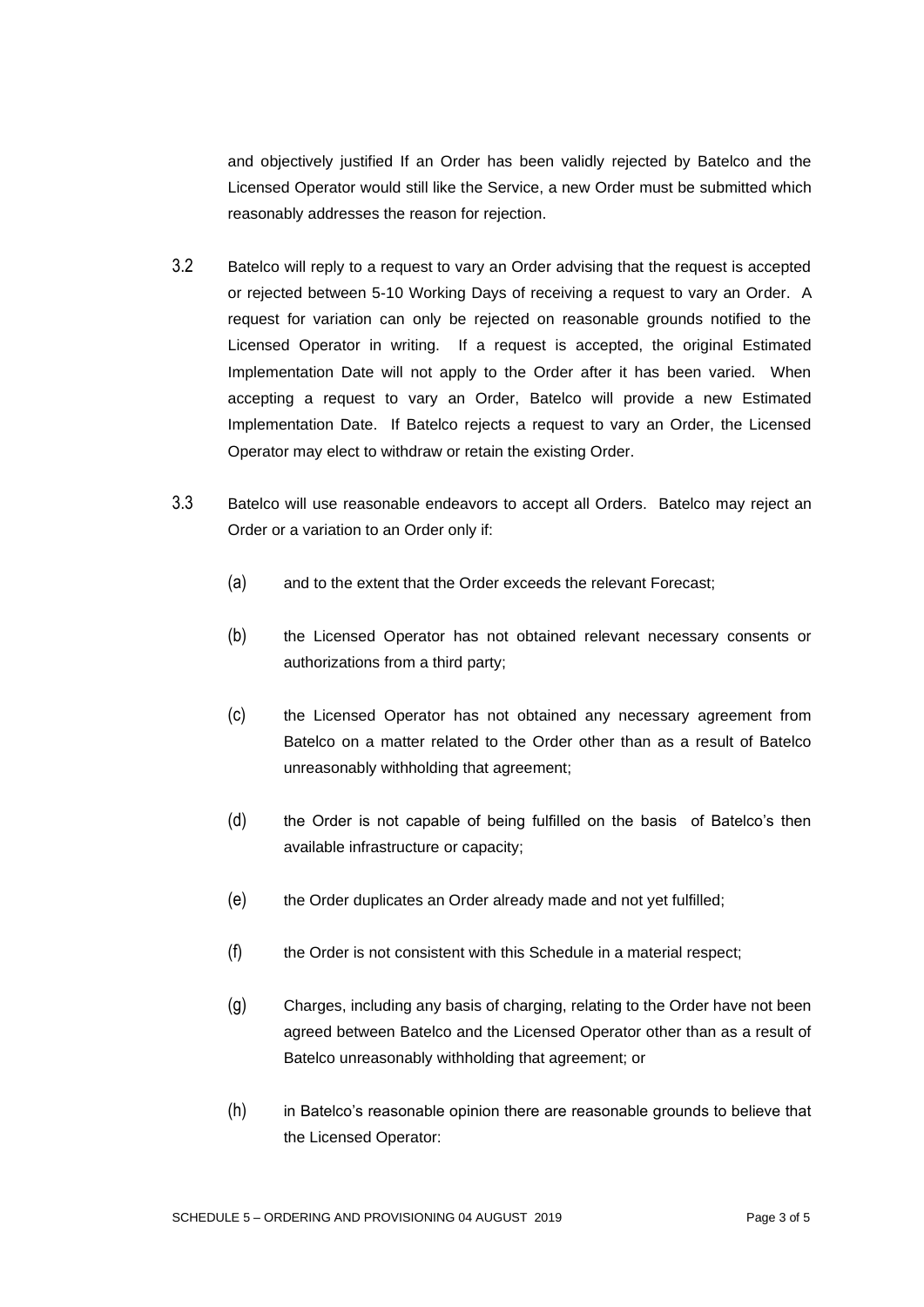- (i) may not comply with the Supply Terms or other terms and conditions of the Service ; or
- (ii) would not take such reasonable steps in accordance with good industry practice, in connection with the supply of the Service, to protect the integrity of a Network or the safety of individuals working on or using services supplied by means of a Network.

## **4. CANCELLATION**

4.1 The Licensed Operator may submit a written cancellation request to Batelco with respect to an Order, which Order shall be deemed cancelled. Batelco has no obligation in relation to a cancelled Order. If the Licensed Operator cancels an Order after acceptance of the Order or the varied Order by Batelco, the Licensed Operator must pay the cancellation charges as set out in the relevant Service Description or in Schedule 3. If there are no specific cancellation charges then the Licensed Operator must pay Batelco all reasonable direct costs which Batelco has incurred as a result of the cancellation and which Batelco has not been able to mitigate either in accordance with the timetables and procedures set out in relation to cancellation charges in Schedule 3 or in general.

## **5. IMPLEMENTATION**

- 5.1 Batelco will advise the Licensed Operator of the Implementation Date for fulfillment of an accepted Order between 5-10 Working Days before the Estimated Implementation Date for fulfillment of that Order. If the Implementation Date for an Order will not be met, Batelco will notify the Licensed Operator of the delay as soon as Batelco becomes aware of the delay, and advise a new Implementation Date for the Order.
- 5.2 If Batelco recommences work or supply of service after (a) a stoppage to resolve an issue caused by the Licensed Operator; (b) a variation of the Order by both parties or (c) a rejection of the Order by Batelco in accordance with paragraphs 2 and 3 then the delivery time or Implementation Date must be adjusted having regard to any delay that has occurred.

## **6. FULFILLMENT**

6.1 Batelco will confirm completion of an Order within 2 Working Days of Order fulfillment by Batelco, or at a time otherwise agreed by the parties. Unless the Licensed Operator